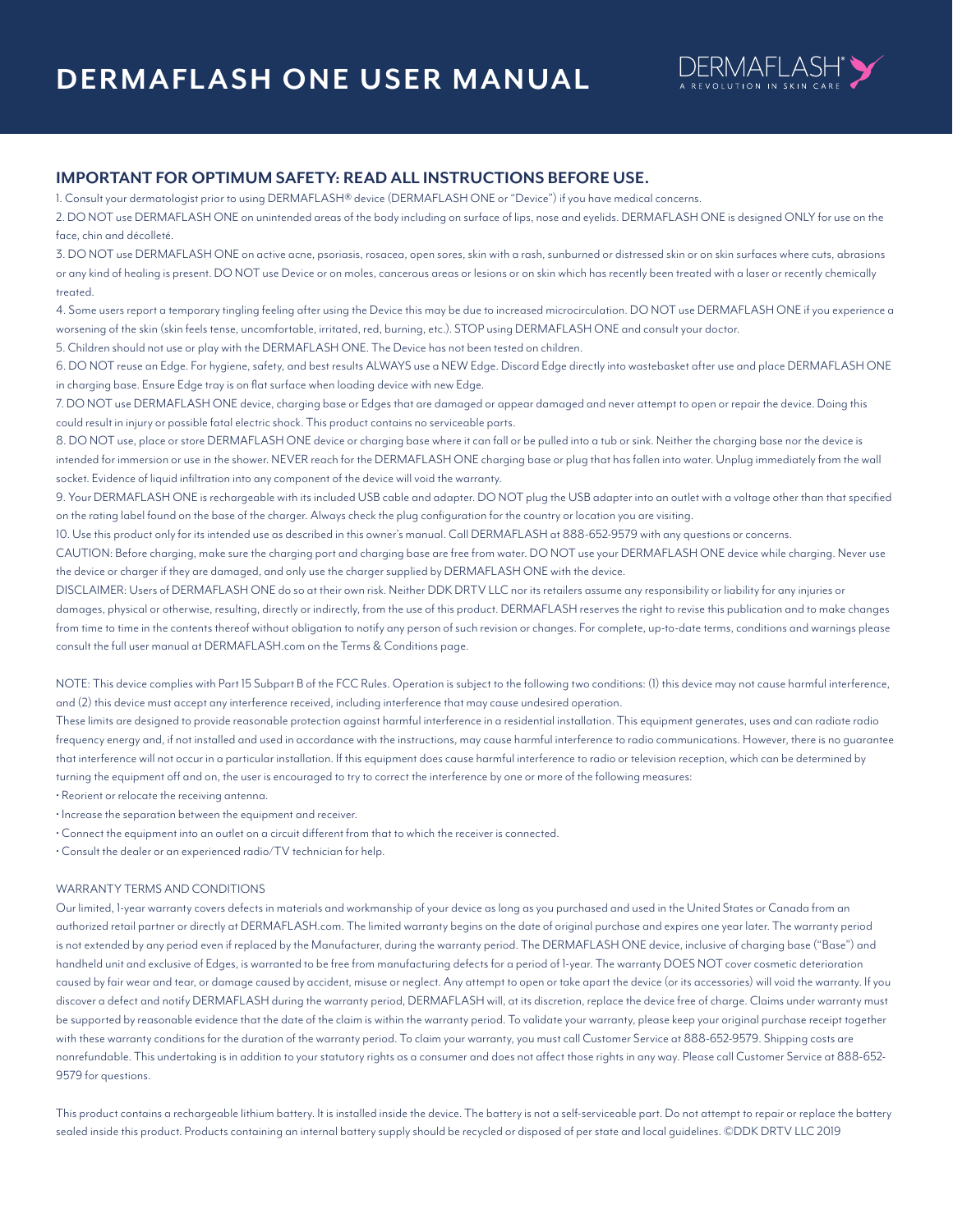

## **Cautions/Contraindications**

1. DERMAFLASH ONE is designed for use on specific areas of the face, neck and décolleté. It is not intended for use on other areas of the body.

Avoid using DERMAFLASH ONE on skin with active cold sores or warts, wounded, sunburned, excessively sensitive skin, healing problems, dermatitis, inflammatory (couperose) rosacea, eczema, psoriasis or where any kind of healing is present.

2. Do not use DERMAFLASH ONE on skin which has recently been treated with a laser or recently chemically treated.

3. Discontinue use of prescription strength exfoliants such as Tri-Retinol Complex, Retin-A, Renova®, Differin® (Adapalene 0.1%) 48 to 72 hours before using DERMAFLASH ONE, you may resume use 48 to 72 after.

## **Getting to Know Your DERMAFLASH Device**



## **DERMAFLASH 3-Step Process: PREFLASH, FLASH, POSTFLASH**

The DERMAFLASH 3-Step process instantly unveils a smoother, radiant complexion, and improved tone and texture as it prepares, exfoliates, and soothes the skin.

#### 1. Your DERMAFLASH ONE includes:

- Charging Base
- DERMAFLASH ONE Device
- Tray(s) of single-use Edges
- PREFLASH cleanser (volume fill varies)
- POSTFLASH moisturizer (volume fill varies)

2. The DERMAFLASH ONE facial exfoliator uses subtle sonic vibration and a specially designed single-use exfoliating Edge to help remove dead skin cells, debris and vellus hair.

3. For best results, DERMAFLASH ONE should be performed once a week.

*CAUTION: We do not recommend using DERMAFLASH ONE more than once a week. The whole DERMAFLASH ONE treatment takes approximately 5 to 10 minutes. For safety and ultimate efficacy, a new Edge must be used for each facial treatment.*

## **Charging**

1. Before using, always make sure you use the correct plug adapter which corresponds to the country you are in. Plug your DERMAFLASH ONE charging base cord into an electrical outlet.

2. Place silver side down, without Edge, into charging base. Clear side of device to face up. Plug adapter into outlet. A full charge allows up to 30 minutes of use. *IMPORTANT! Any used Edge must be removed before placing in the charging stand.*

3. While your DERMAFLASH ONE is charging, the LED charging indicator will slowly pulse. When fully charged, the light will remain on.

4. To alert you the battery is low, the LED charging indicator at the top of your DERMAFLASH ONE device will begin to pulse during use and may shut off. If this occurs, return your DERMAFLASH ONE to the charging stand.

5. If your DERMAFLASH ONE stops while in use, follow the detailed instructions described in this owner's manual, remove the Edge, then return the DERMAFLASH ONE to the charging stand.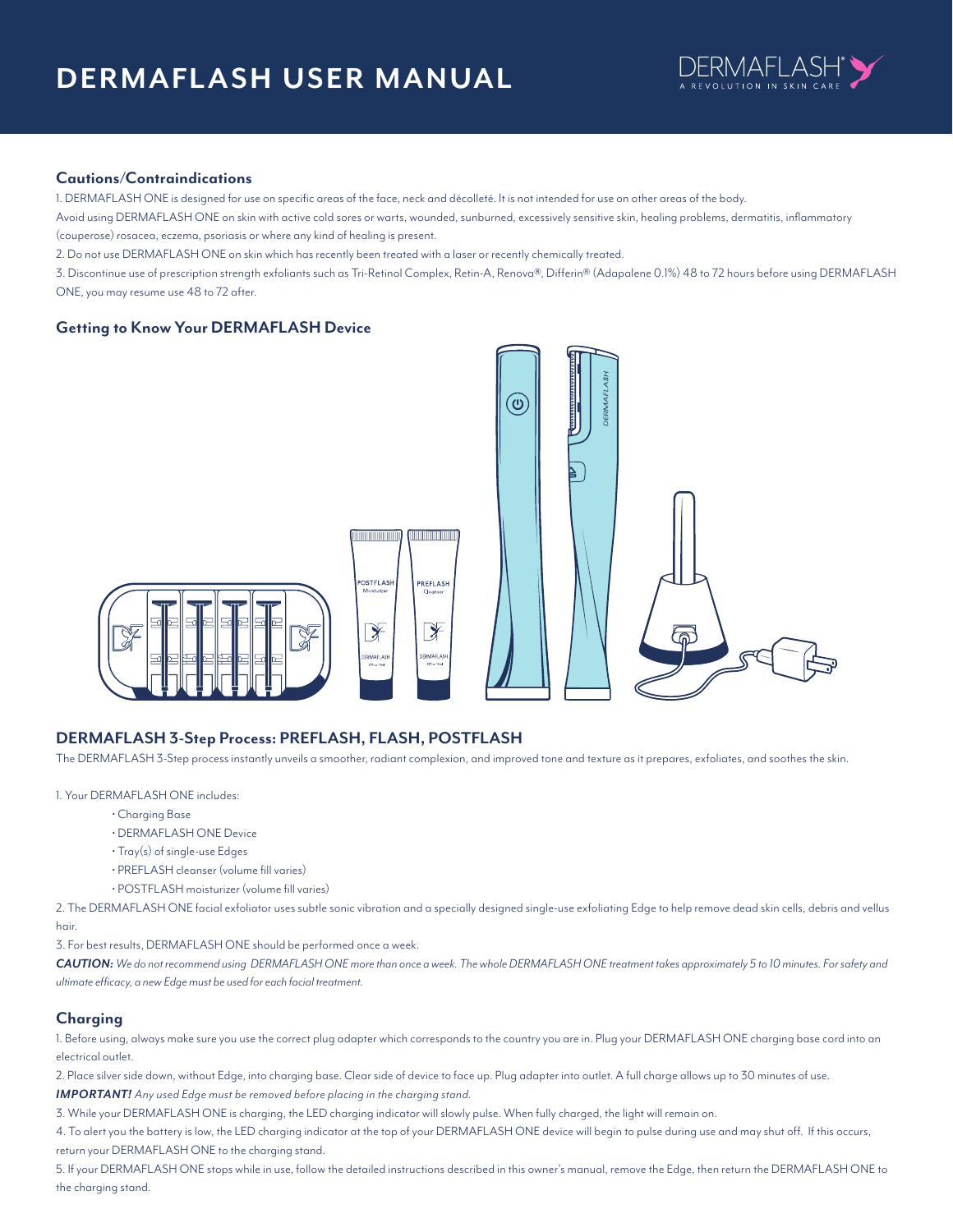# **DERMAFLASH USER MANUAL**



## **Universal Charging Stand For World Wide Use**

Your DERMAFLASH ONE is rechargeable with its included Charging base, USB cord, and USB power adapter. The included USB power adapter is compatible with both international and domestic voltages (100-240 VAC; 50/60Hz) and is certified to cETLus standards. When traveling outside North America, always make sure you use the correct country plug adapter. The DERMAFLASH ONE charging cord can be removed from the charging block and used in a USB port as an alternative charging method. The DERMAFLASH ONE includes a cETLus certified USB power adapter with a standard North American 2-blade flat pin plug.

## **READ ALL INSTRUCTIONS BEFORE USE**

#### **Before Using for the First Time**

1. Your DERMAFLASH ONE is rechargeable with its included Charging base, USB cord, and USB power adapter. When traveling outside North America, always make sure you use the correct country plug adapter. Place your DERMAFLASH ONE in its charging stand overnight to fully charge. **NOTE:** A full charge allows up to 30 minutes use.

## **Loading A New Edge**

*WARNING! Edges are single-use only. NEVER attempt to load or exfoliate with a previously used Edge. Discard and recycle all Edges after each use. WARNING! Edge is sharp! To avoid personal injury, NEVER attempt to load the Edge into the DERMAFLASH ONE by hand! WARNING! When loading an Edge in device, be sure to place Edge tray on flat surface before gliding device onto Edge.* 



**Figure 1**

1. Place the Edge tray on a clean, flat, stable surface. To load, slide DERMAFLASH ONE into any unused Edge in the Edge tray (See Figure 1). An audible click can be heard as the Edge locks securely into place.

2. Gently lift the device straight up from the Edge tray.

*WARNING! NEVER slide the DERMAFLASH ONE BACKWARD in the Edge tray. Doing so may damage the Edge and make it unusable.*

3. Once the Edge is securely loaded into the DERMAFLASH ONE device, press the Power button to turn your DERMAFLASH ONE ON. The light will illuminate. You will begin to feel a subtle, sonic vibration. This is normal.

## **DERMAFLASH Treatment Step 1: PREFLASH**

1. Always remove all makeup before cleansing the skin.

2. Wet your face and hands. Using a dime-sized amount of PREFLASH cleanser, create a lather in your hands and massage onto face.

3. Rinse thoroughly with water. Pat skin dry.

*CAUTION: PREFLASH is for external use only. Avoid contact with eyes.*

## **DERMAFLASH Treatment Step 2: Edge**

1. The DERMAFLASH treatment takes about 5 to 10 minutes. For safety and ultimate efficacy, a new Edge must be used for each facial treatment. *WARNING! To avoid personal injury, NEVER hold your DERMAFLASH at a 90 degree angle or perpendicular to your skin.*

2. Before using your DERMAFLASH ONE, make sure your hair is pulled away from your face, secured with clips or an elastic hairband.

**NOTE:** DERMAFLASH ONE is intuitively designed to lie on the skin at a 45 degree angle (See Figure 2.)

3. Use the DERMAFLASH ONE in patterns suggested in the illustration (See Figure 3.)

4. You can DERMAFLASH your cheeks, your entire chin area (including just below chin), above and below your lips and your forehead. DERMAFLASH each area while supporting your skin with a finger from your other hand.

5. Use short feathery strokes. Begin at hairline just in front of the ear and move inward following the contours of your face.